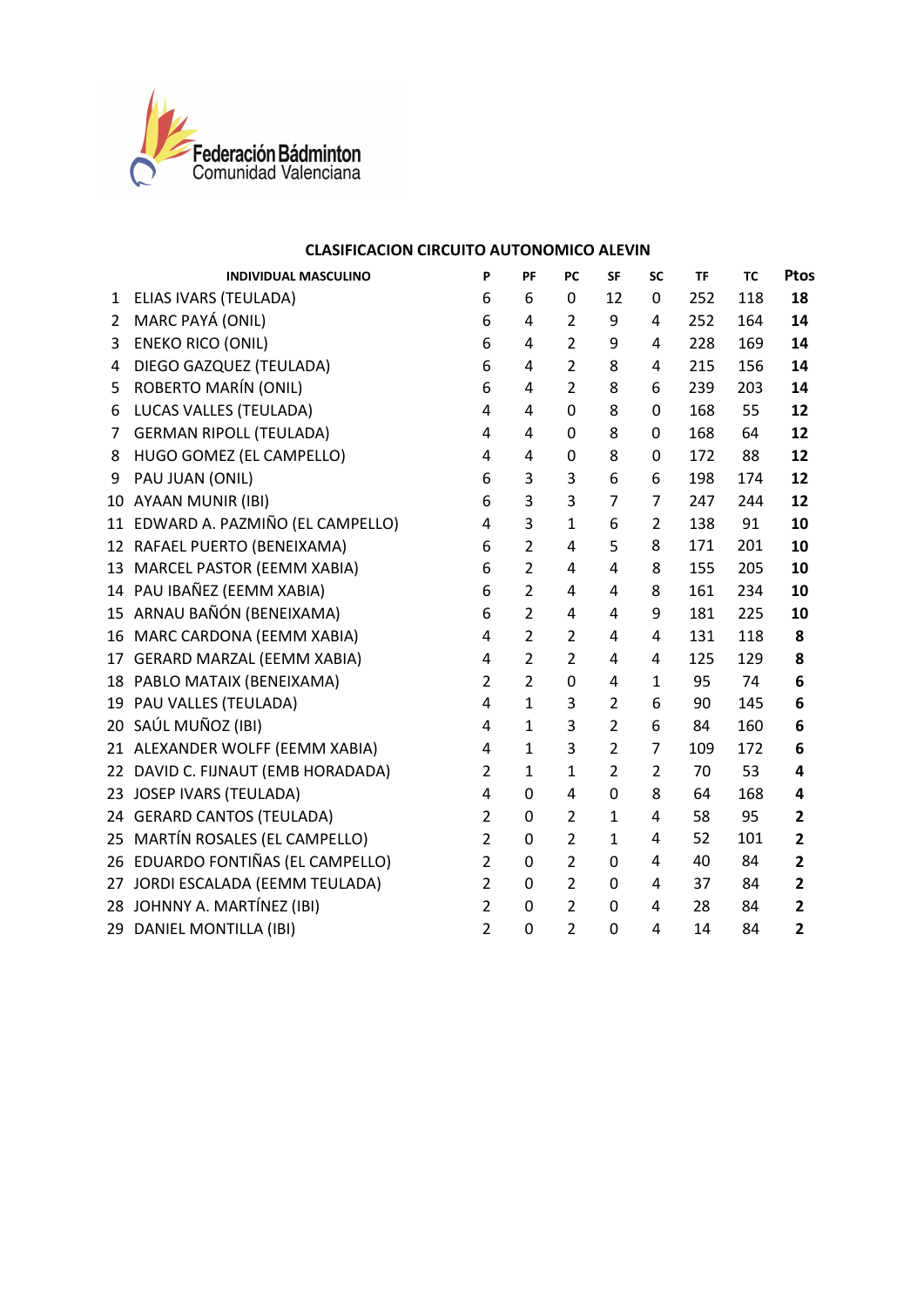

|                | <b>INDIVIDUAL FEMENINO</b>     | P              | PF             | PC             | <b>SF</b>                | <b>SC</b>      | TF  | <b>TC</b> | <b>Ptos</b>    |
|----------------|--------------------------------|----------------|----------------|----------------|--------------------------|----------------|-----|-----------|----------------|
| $\mathbf{1}$   | MARÍA M. ORTOLÁ (EEMM TEULADA) | 6              | 6              | 0              | 12                       | 0              | 252 | 70        | 18             |
| $\overline{2}$ | MARÍA CARRIÓ (EEMM TEULADA)    | 6              | 5              | $\mathbf{1}$   | 10                       | $\overline{2}$ | 227 | 132       | 16             |
| 3              | <b>CARMEN MOLINA (IBI)</b>     | 4              | 4              | $\overline{2}$ | 8                        | 0              | 168 | 61        | 14             |
| 4              | MENGUAL ERIKA (TEULADA)        | 6              | 4              | $\overline{2}$ | 8                        | 4              | 195 | 151       | 14             |
| 5.             | FLAVIA BOCICA (EEMM TEULADA)   | 4              | 4              | 0              | 8                        | 0              | 168 | 32        | 12             |
| 6              | JULIA KOWALSKA (EEMM TEULADA)  | 6              | 3              | 3              | 6                        | 6              | 198 | 186       | 12             |
| 7              | BEGOÑA CONCA (BENEIXAMA)       | 6              | 3              | 3              | 6                        | 6              | 179 | 212       | 12             |
| 8              | LAIA GINER (EEMM TEULADA)      | 6              | 3              | 3              | 2                        | 10             | 128 | 231       | 12             |
| 9              | SARA VERDÚ (IBI)               | 4              | 3              | $\mathbf{1}$   | 6                        | $\overline{2}$ | 151 | 87        | 10             |
| 10             | DESIREE CORTES (BENEIXAMA)     | 4              | 3              | $\mathbf{1}$   | 6                        | $\overline{2}$ | 149 | 120       | 10             |
|                | 11 LAIA BAÑÓN (BENEIXAMA)      | 6              | $\overline{2}$ | 4              | 4                        | 8              | 129 | 206       | 10             |
|                | 12 JULIA BADENES (EEMM XABIA)  | 4              | $\overline{2}$ | $\mathcal{P}$  | 4                        | 5              | 142 | 171       | 8              |
|                | 14 ANGELA FIGUEROLA (IBI)      | 4              | $\mathbf{1}$   | 3              | $\overline{2}$           | 6              | 128 | 152       | 6              |
|                | 15 PAULA CARRIÓ (TEULADA)      | 6              | 1              | 3              | $\overline{2}$           | 11             | 169 | 253       | 6              |
|                | 16 INES ZAPATA (EMB HORADADA)  | $\overline{2}$ | $\mathbf{1}$   | $\mathbf{1}$   | $\overline{\mathcal{L}}$ | $\overline{2}$ | 48  | 54        | 4              |
|                | 17 CLAUDIA CASTILLO (IBI)      | 4              | 0              | 4              | $\overline{2}$           | 8              | 130 | 202       | 4              |
|                | 18 CLARA ORTOLA (TEULADA)      | $\overline{2}$ | 0              | $\overline{2}$ | 0                        | 4              | 41  | 84        | $\mathbf{2}$   |
|                | 19 MERIEM SYRINE (EL CAMPELLO) | $\overline{2}$ | 0              | $\overline{2}$ | 0                        | 4              | 26  | 84        | $\overline{2}$ |
|                | 20 MARIA Y. AMMI (EL CAMPELLO) | $\overline{2}$ | 0              | $\overline{2}$ | $\Omega$                 | 4              | 15  | 84        | $\overline{2}$ |
|                | 21 SALMA RAHMANI (IBI)         | $\overline{2}$ | 0              | $\overline{2}$ | 0                        | 4              | 13  | 84        | $\overline{2}$ |
|                |                                |                |                |                |                          |                |     |           |                |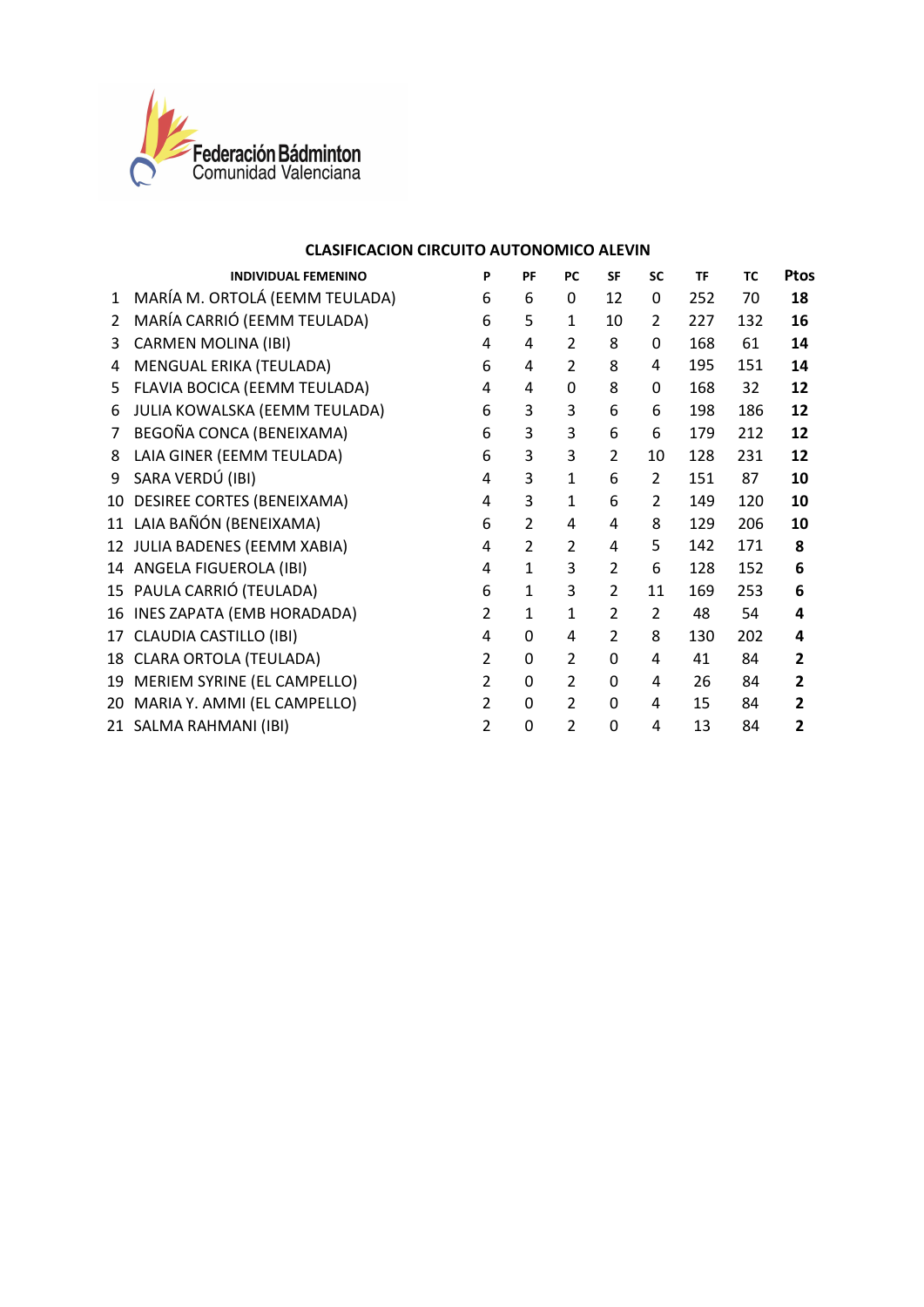

| <b>DOBLES</b>                                      | P              | PF             | <b>PC</b>      | <b>SF</b>      | <b>SC</b>      | TF  | <b>TC</b> | Ptos         |
|----------------------------------------------------|----------------|----------------|----------------|----------------|----------------|-----|-----------|--------------|
| 1 D. GAZQUEZ + E. IVARS (TEULADA)                  | 6              | 6              | 0              | 12             | 0              | 252 | 94        | 18           |
| 2 P. JUAN + R. MARÍN (ONIL)                        | 6              | 4              | 2              | 8              | 4              | 211 | 160       | 14           |
| 3 M. PAYÁ + E. RICO (ONIL)                         | 6              | 3              | 3              | $\overline{7}$ | 6              | 214 | 188       | 12           |
| 4 A. BAÑON + R. PUERTO (BENEIXAMA)                 | 6              | 3              | 3              | 6              | 7              | 223 | 215       | 12           |
| 5 J. BADENES + M. CARDONA (EEMM XABIA)             | 4              | 3              | 1              | 6              | 3              | 158 | 157       | 10           |
| 6 H. GOMEZ + E. A. PAZMIÑO (EL CAMPELLO)           | 4              | 2              | $\overline{2}$ | 4              | 4              | 133 | 145       | 8            |
| 7 P. IBAÑEZ + M. PASTOR (EEMM XABIA)               | 6              | 1              | 5              | 3              | 11             | 206 | 290       | 8            |
| 8 G. RIPOLL + L. VALLES (EEMM XABIA)               | 2              | $\overline{2}$ | 0              | 4              | 0              | 84  | 18        | 6            |
| 9 M. M. ORTOLA + G. RIPOLL (TEULADA)               | 2              | $\overline{2}$ | $\Omega$       | 4              | $\Omega$       | 84  | 19        | 6            |
| 10 J. ESCALADA + A. MUNIR (EEMM TEULADA/IBI)       | $\overline{2}$ | $\overline{2}$ | $\Omega$       | 4              | $\mathbf{1}$   | 100 | 68        | 6            |
| 11 A. MUNIR + P. VALLES (IBI/TEULADA)              | 4              | $\mathbf{1}$   | 3              | $\overline{2}$ | 4              | 138 | 146       | 6            |
| 12 L. GINER + L. VALLES (EEMM TEULADA/TEULADA)     | 2              | 1              | 1              | 3              | 2              | 95  | 62        | 4            |
| 13 L. BAÑON + P. MATAIX (BENEIXAMA)                | 2              | 1              | 1              | $\overline{2}$ | 2              | 80  | 74        | 4            |
| 14 D. C. FIJNAUT + I. ZAPATA (EMB HORADADA)        | $\overline{2}$ | 1              | 1              | $\overline{2}$ | $\overline{2}$ | 51  | 60        | 4            |
| 15 F. BOCICA + S. MUÑOZ (TEULADA/IBI)              | 2              | $\mathbf{1}$   | $\mathbf{1}$   | $\overline{2}$ | $\mathcal{P}$  | 56  | 80        | 4            |
| 16 F. BOCICA + G. MARZAL (EEMM TEULADA/EEMM XABIA) | 2              | $\mathbf{1}$   | $\mathbf{1}$   | $\mathcal{P}$  | 3              | 81  | 98        | 4            |
| 17 L. GINER + J. IVARS (TEULADA)                   | 4              | 0              | 4              | $\overline{2}$ | 8              | 155 | 203       | 4            |
| 18 G. CANTOS + G. MARZAL (TEULADA/EEMM XABIA)      | $\overline{2}$ | 0              | $\overline{2}$ | 0              | 4              | 37  | 84        | $\mathbf{2}$ |
| 19 E. FONTIÑAS + M. ROSALES (EL CAMPELLO)          | 2              | 0              | $\overline{2}$ | $\Omega$       | 4              | 25  | 84        | $\mathbf{2}$ |
| 20 D. MONTILLA + S. RAHMANI (IBI)                  | 2              | 0              | 2              | 0              | 4              | 19  | 84        | 2            |
| 21 J. A. MARTÍNEZ + S. MUÑOZ (IBI)                 | $\overline{2}$ | 0              | 2              | 0              | 4              | 7   | 84        | 2            |